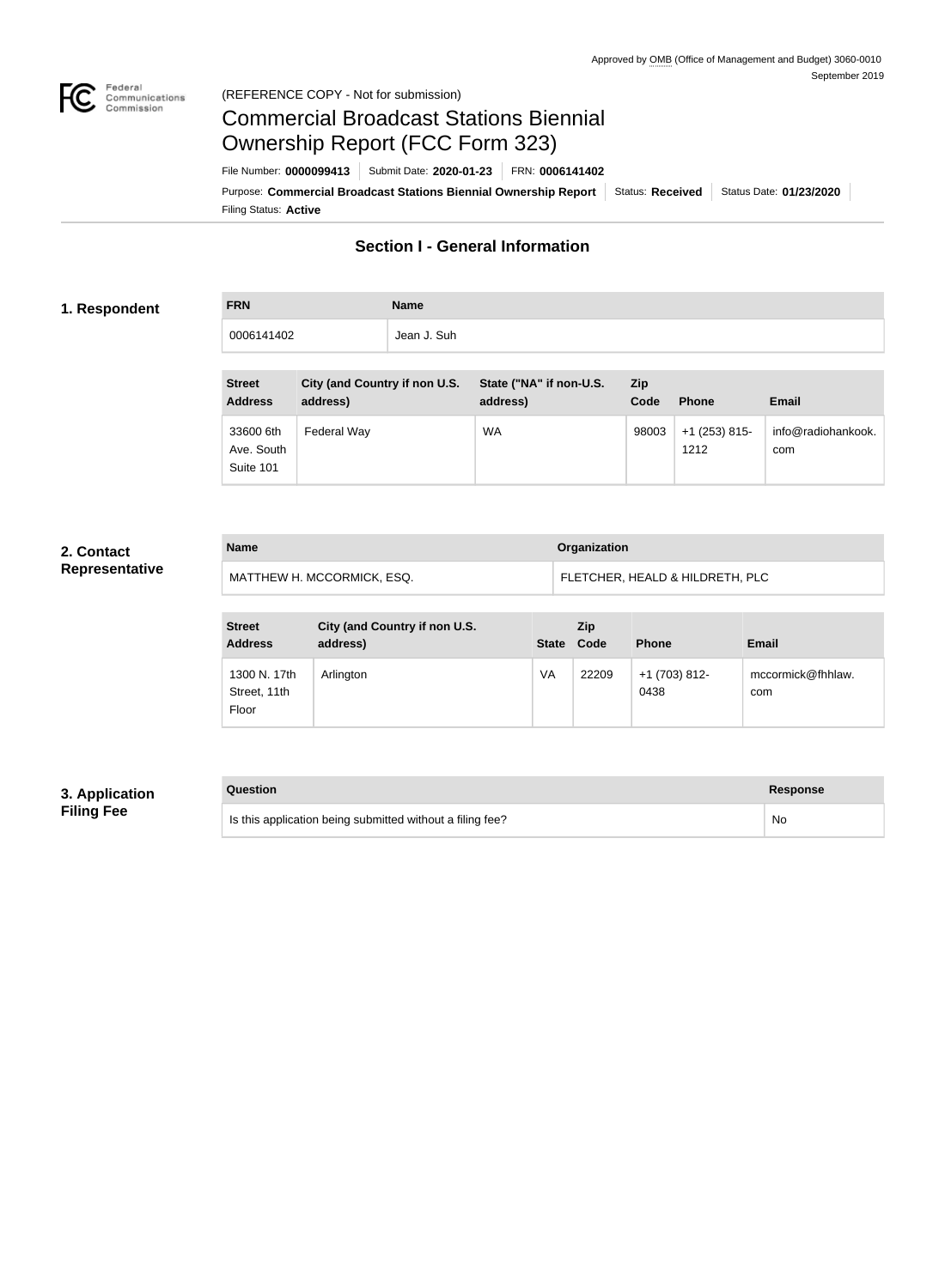| <b>Fees</b> | <b>Application Type</b> | <b>Form Number</b> | <b>Fee Code</b> | Quantity | <b>Fee Amount</b> | <b>Subtotal</b> |
|-------------|-------------------------|--------------------|-----------------|----------|-------------------|-----------------|
|             | Biennial                | Form 323           | <b>MAR</b>      | ∼        | 85                | \$140.00        |
|             |                         |                    |                 |          | Total             | \$140.00        |

## **4. Nature of Respondent**

| (a) Provide the following information about the Respondent: |                                         |                     |
|-------------------------------------------------------------|-----------------------------------------|---------------------|
|                                                             | <b>Relationship to stations/permits</b> | Licensee            |
|                                                             | <b>Nature of Respondent</b>             | Sole proprietorship |

**(b) Provide the following information about this report:**

| <b>Purpose</b> | Biennial                                                                                                                                                                               |
|----------------|----------------------------------------------------------------------------------------------------------------------------------------------------------------------------------------|
| "As of" date   | 10/01/2019                                                                                                                                                                             |
|                | When filing a biennial ownership report or validating<br>and resubmitting a prior biennial ownership report, this<br>date must be Oct. 1 of the year in which this report is<br>filed. |

## **5. Licensee(s) and Station(s)**

### **Respondent is filing this report to cover the following Licensee(s) and station(s):**

| Licensee/Permittee Name | <b>FRN</b> |
|-------------------------|------------|
| Jean J. Suh             | 0006141402 |

| Fac. ID No. | <b>Call Sign</b> | <b>City</b>     | <b>State</b> | <b>Service</b> |
|-------------|------------------|-----------------|--------------|----------------|
| 32339       | <b>KSUH</b>      | <b>PUYALLUP</b> | <b>WA</b>    | AM             |
| 54040       | <b>KWYZ</b>      | <b>EVERETT</b>  | <b>WA</b>    | AM             |
| 201575      | <b>K233DS</b>    | <b>PUYALLUP</b> | <b>WA</b>    | FX             |
| 201580      | <b>K271CS</b>    | <b>EVERETT</b>  | <b>WA</b>    | FX             |

## **Section II – Biennial Ownership Information**

**1. 47 C.F.R. Section 73.3613 and Other Documents**

Licensee Respondents that hold authorizations for one or more full power television, AM, and/or FM stations should list all contracts and other instruments set forth in 47 C.F.R. Section 73.3613(a) through (c) for the facility or facilities listed on this report. In addition, attributable Local Marketing Agreements (LMAs) and attributable Joint Sales Agreements (JSAs) must be disclosed by the licensee of the brokering station on its ownership report. If the agreement is an attributable LMA, an attributable JSA, or a network affiliation agreement, check the appropriate box. Otherwise, select "Other." Non-Licensee Respondents, as well as Licensee Respondents that only hold authorizations for Class A television and/or low power television stations, should select "Not Applicable" in response to this question.

Not Applicable.

### **2. Ownership Interests**

**(a)** Ownership Interests. This Question requires Respondents to enter detailed information about ownership interests by generating a series of subforms. Answer each question on each subform. The first subform listing should be for the Respondent itself. If the Respondent is not a natural person, also list each of the officers, directors, stockholders, non-insulated partners, non-insulated members, and any other persons or entities with a direct attributable interest in the Respondent pursuant to the standards set forth in 47 C.F.R. Section 73.3555. (A "direct" interest is one that is not held through any intervening companies or entities.) List each interest holder with a direct attributable interest in the Respondent separately.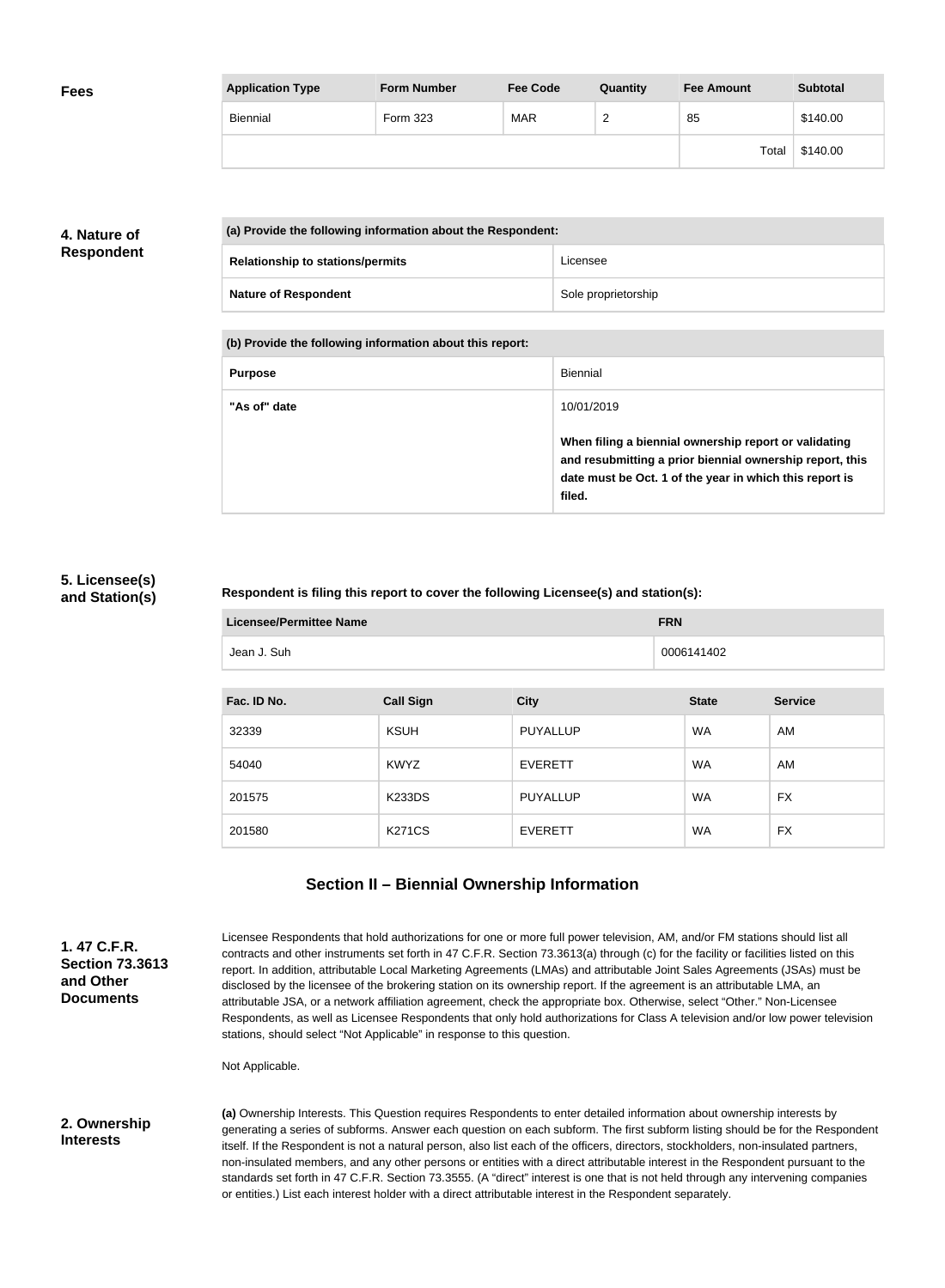Leave the percentage of total assets (Equity Debt Plus) field blank for an interest holder unless that interest holder has an attributable interest in the Respondent solely on the basis of the Commission's Equity Debt Plus attribution standard, 47 C.F.R. Section 73.3555, Note 2(i).

In the case of vertical or indirect ownership structures, list only those interests in the Respondent that also represent an attributable interest in the Licensee(s) for which the report is being submitted.

Entities that are part of an organizational structure that includes holding companies or other forms of indirect ownership must file separate ownership reports. In such a structure do not report, or file a separate report for, any interest holder that does not have an attributable interest in the Licensee(s) for which the report is being submitted.

Please see the Instructions for further detail concerning interests that must be reported in response to this question.

The Respondent must provide an FCC Registration Number for each interest holder reported in response to this question. Please see the Instructions for detailed information and guidance concerning this requirement.

| Ownership information                                                                                                                                      |                                                                                      |                        |                            |  |
|------------------------------------------------------------------------------------------------------------------------------------------------------------|--------------------------------------------------------------------------------------|------------------------|----------------------------|--|
| <b>FRN</b>                                                                                                                                                 | 0006141402                                                                           |                        |                            |  |
| <b>Name</b>                                                                                                                                                | Jean J. Suh                                                                          |                        |                            |  |
| <b>Address</b>                                                                                                                                             | PO Box                                                                               |                        |                            |  |
|                                                                                                                                                            | <b>Street 1</b>                                                                      | 33600 6th Ave. South   |                            |  |
|                                                                                                                                                            | <b>Street 2</b>                                                                      | Suite 101              |                            |  |
|                                                                                                                                                            | <b>City</b>                                                                          | Federal Way            |                            |  |
|                                                                                                                                                            | State ("NA" if non-U.S.<br>address)                                                  | <b>WA</b>              |                            |  |
|                                                                                                                                                            | <b>Zip/Postal Code</b>                                                               | 98003                  |                            |  |
|                                                                                                                                                            | Country (if non-U.S.<br>address)                                                     | <b>United States</b>   |                            |  |
| <b>Listing Type</b>                                                                                                                                        | Respondent                                                                           |                        |                            |  |
| <b>Positional Interests</b><br>(check all that apply)                                                                                                      | Respondent                                                                           |                        |                            |  |
| Citizenship, Gender,                                                                                                                                       | <b>Citizenship</b>                                                                   | <b>US</b>              |                            |  |
| <b>Ethnicity, and Race</b><br><b>Information (Natural</b>                                                                                                  | Gender                                                                               | Female                 |                            |  |
| Persons Only)                                                                                                                                              | <b>Ethnicity</b>                                                                     | Not Hispanic or Latino |                            |  |
|                                                                                                                                                            | Race                                                                                 | Asian                  |                            |  |
| <b>Interest Percentages</b><br>(enter percentage values                                                                                                    | Voting                                                                               | 0.0%                   | <b>Jointly Held?</b><br>No |  |
| from 0.0 to 100.0)                                                                                                                                         | <b>Equity</b>                                                                        | 0.0%                   |                            |  |
|                                                                                                                                                            | <b>Total assets (Equity Debt</b><br>Plus)                                            | 0.0%                   |                            |  |
| that do not appear on this report?                                                                                                                         | Does interest holder have an attributable interest in one or more broadcast stations |                        | No                         |  |
|                                                                                                                                                            |                                                                                      |                        |                            |  |
| (b) Respondent certifies that any interests, including equity, financial, or voting<br>Yes<br>interests, not reported in this filing are non-attributable. |                                                                                      |                        |                            |  |

**Ownership Information**

If "No," submit as an exhibit an explanation.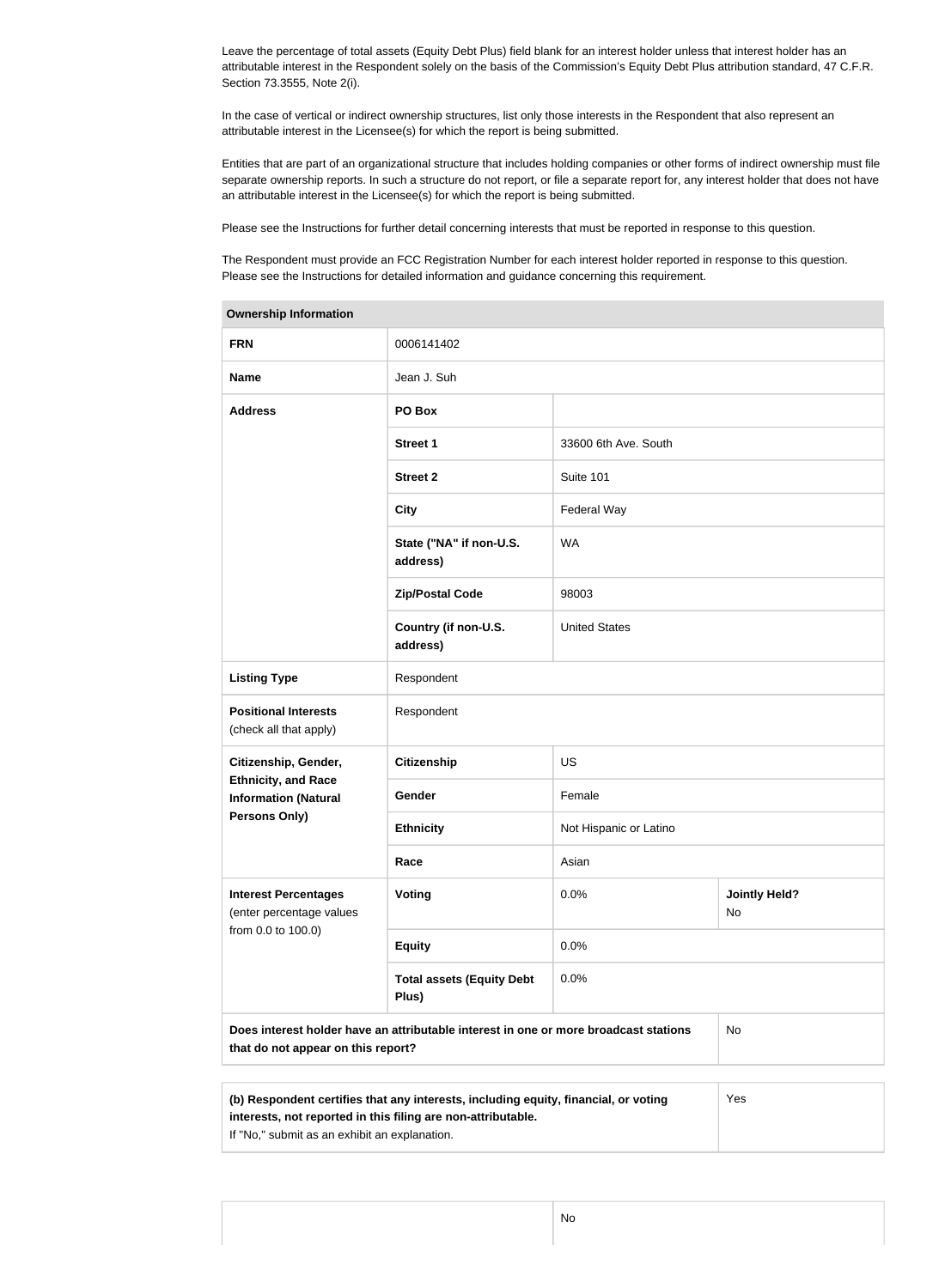**(c) Does the Respondent or any reported interest holder hold an attributable interest in any newspaper entities in the same market as any station for which this report is filed, as defined in 47 C.F.R. Section 73.3555?**

If "Yes," provide information describing the interest(s), using EITHER the subform OR the spreadsheet option below. Respondents with a large number (50 or more) of entries to submit should use the spreadsheet option.

NOTE: Spreadsheets must be submitted in a special XML Spreadsheet format with the appropriate structure that is specified in the documentation. For instructions on how to use the spreadsheet option to complete this question (including templates to start with), please Click Here.

If using the subform, leave the percentage of total assets (Equity Debt Plus) field blank for an interest holder unless that interest holder has an attributable interest in the newspaper entity solely on the basis of the Commission's Equity Debt Plus attribution standard, 47 C.F.R. Section 73.3555, Note 2(i). If using an XML Spreadsheet, enter "NA" into the percentage of total assets (Equity Debt Plus) field for an interest holder unless that interest holder has an attributable interest in the newspaper entity solely on the basis of the Commission's Equity Debt Plus attribution standard.

The Respondent must provide an FCC Registration Number for each interest holder reported in response to this question. Please see the Instructions for detailed information and guidance concerning this requirement.

**(d) Are any of the individuals listed as an attributable interest holder in the Respondent married to each other or related to each other as parentchild or as siblings?** No

If "Yes," provide the following information for each such the relationship.

**(e) Is Respondent seeking an attribution exemption for any officer or director with duties wholly unrelated to the Licensee(s)?** No

If "Yes," complete the information in the required fields and submit an Exhibit fully describing that individual's duties and responsibilities, and explaining why that individual should not be attributed an interest.

**3. Organizational Chart (Licensees Only)**

Attach a flowchart or similar document showing the Licensee's vertical ownership structure including the Licensee and all entities that have attributable interests in the Licensee. Licensees with a single parent entity may provide a brief explanatory textual Exhibit in lieu of a flowchart or similar document. Licensees without parent entities should so indicate in a textual Exhibit.

**Non-Licensee Respondents should select "N/A" in response to this question.**

Licensee is a sole proprietor

#### **Section III - Certification**

| <b>Certification</b> | <b>Section</b>                  | Question | <b>Response</b> |
|----------------------|---------------------------------|----------|-----------------|
|                      | <b>Authorized Party to Sign</b> |          |                 |